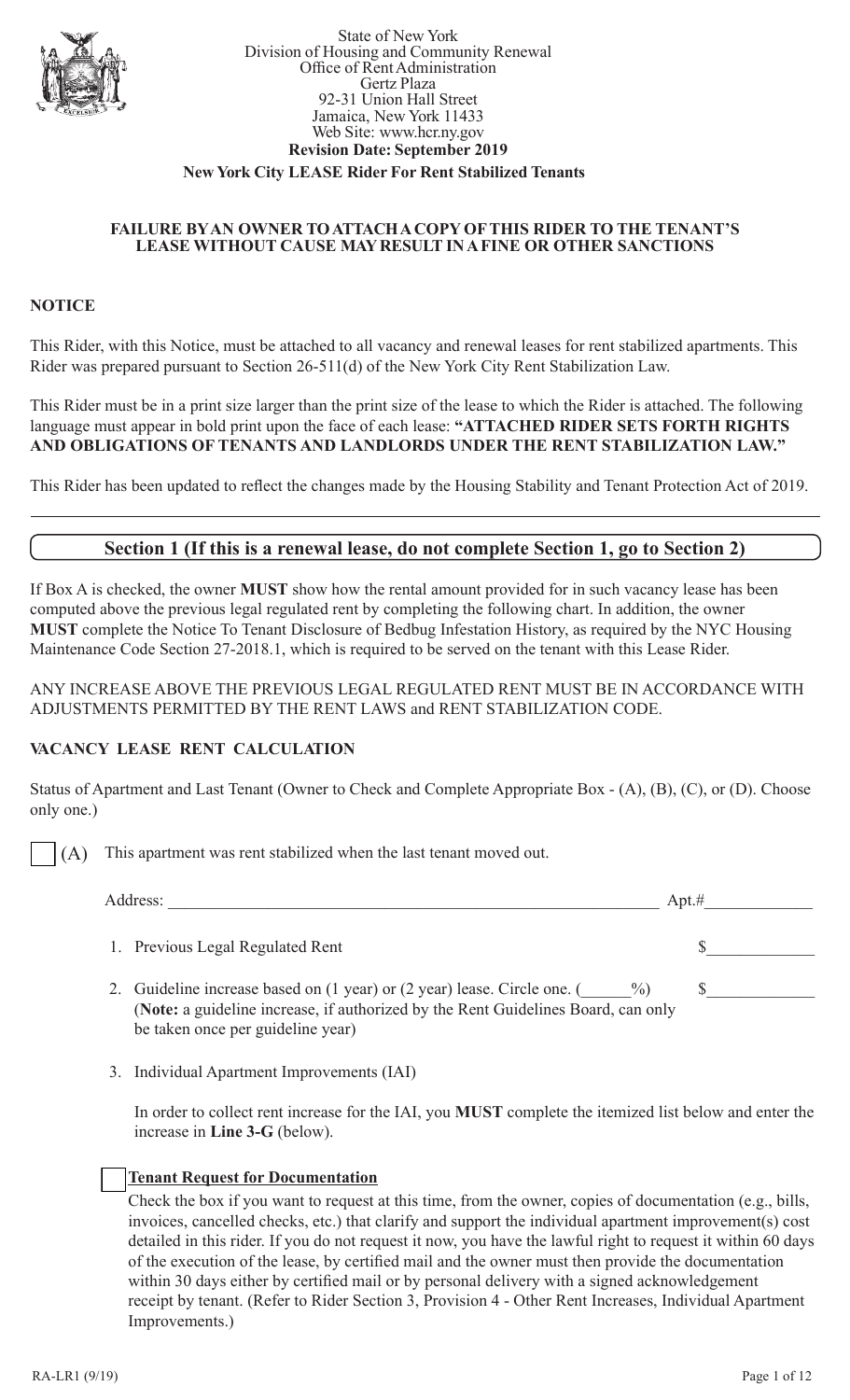## **Individual Apartment Improvements (IAI)**

**NOTE:** Before completing this section, refer to the IAI limitations described in Section 3 - Provision 4 of this document.

### **Items**

| 3-A. Bathroom Renovation (check all applicable items)                                                  |                                                                                             |
|--------------------------------------------------------------------------------------------------------|---------------------------------------------------------------------------------------------|
|                                                                                                        | Complete Renovation (if this box is checked you are not required to check individual items) |
| <b>OR</b>                                                                                              |                                                                                             |
| Individual Items (check all applicable items)                                                          |                                                                                             |
| Sink                                                                                                   |                                                                                             |
| Shower Body                                                                                            |                                                                                             |
| Toilet                                                                                                 |                                                                                             |
| Tub                                                                                                    |                                                                                             |
| Plumbing                                                                                               |                                                                                             |
| Cabinets                                                                                               |                                                                                             |
| Vanity                                                                                                 |                                                                                             |
| Floors and/or Wall Tiles                                                                               |                                                                                             |
| Other (describe)                                                                                       |                                                                                             |
|                                                                                                        | Total Costs for Parts and Labor<br>$3-A.$                                                   |
|                                                                                                        |                                                                                             |
| 3-B. Kitchen Renovation (check all applicable items)                                                   |                                                                                             |
|                                                                                                        | Complete Renovation (if this box is checked you are not required to check individual items) |
| <b>OR</b>                                                                                              |                                                                                             |
| Individual Items (check all applicable items)                                                          |                                                                                             |
| Sink                                                                                                   |                                                                                             |
| Stove                                                                                                  |                                                                                             |
| Refrigerator                                                                                           |                                                                                             |
| Dishwasher                                                                                             |                                                                                             |
| Cabinets                                                                                               |                                                                                             |
| Plumbing                                                                                               |                                                                                             |
| Floors and/or Wall Tiles                                                                               |                                                                                             |
| Countertops                                                                                            |                                                                                             |
| Other (describe)                                                                                       |                                                                                             |
|                                                                                                        | Total Costs for Parts and Labor 3-B.                                                        |
| 3-C. Other (check all applicable items)                                                                |                                                                                             |
|                                                                                                        |                                                                                             |
| Doors                                                                                                  |                                                                                             |
| Windows                                                                                                |                                                                                             |
| Radiators                                                                                              |                                                                                             |
| <b>Light Fixtures</b>                                                                                  |                                                                                             |
| <b>Electrical Work</b>                                                                                 |                                                                                             |
| Sheetrock                                                                                              |                                                                                             |
| Other (describe)                                                                                       |                                                                                             |
|                                                                                                        | Total Costs for Parts and Labor 3-C.                                                        |
| 3-D. Subtotal Costs for Parts and Labor (sum of 3-A, 3-B and 3-C)                                      | $3-D.$                                                                                      |
| 3-E. Total Costs for Parts and Labor for Prior IAIs Collected on or after 6/14/19<br>(excluding 3-D)   | $3-E.$                                                                                      |
| 3-F. Calculating the allowable IAI increase for this installation: \$15,000 - 3-E                      |                                                                                             |
| 3-G. Total IAI Rent Increase (1/168th or 1/180th of Line 3-D or Line 3-F,<br><b>WHICHEVER IS LESS)</b> | $3-G.$                                                                                      |
| Note: 1/168th if the building has 35 or fewer units. 1/180th if the building is over 35 units.         |                                                                                             |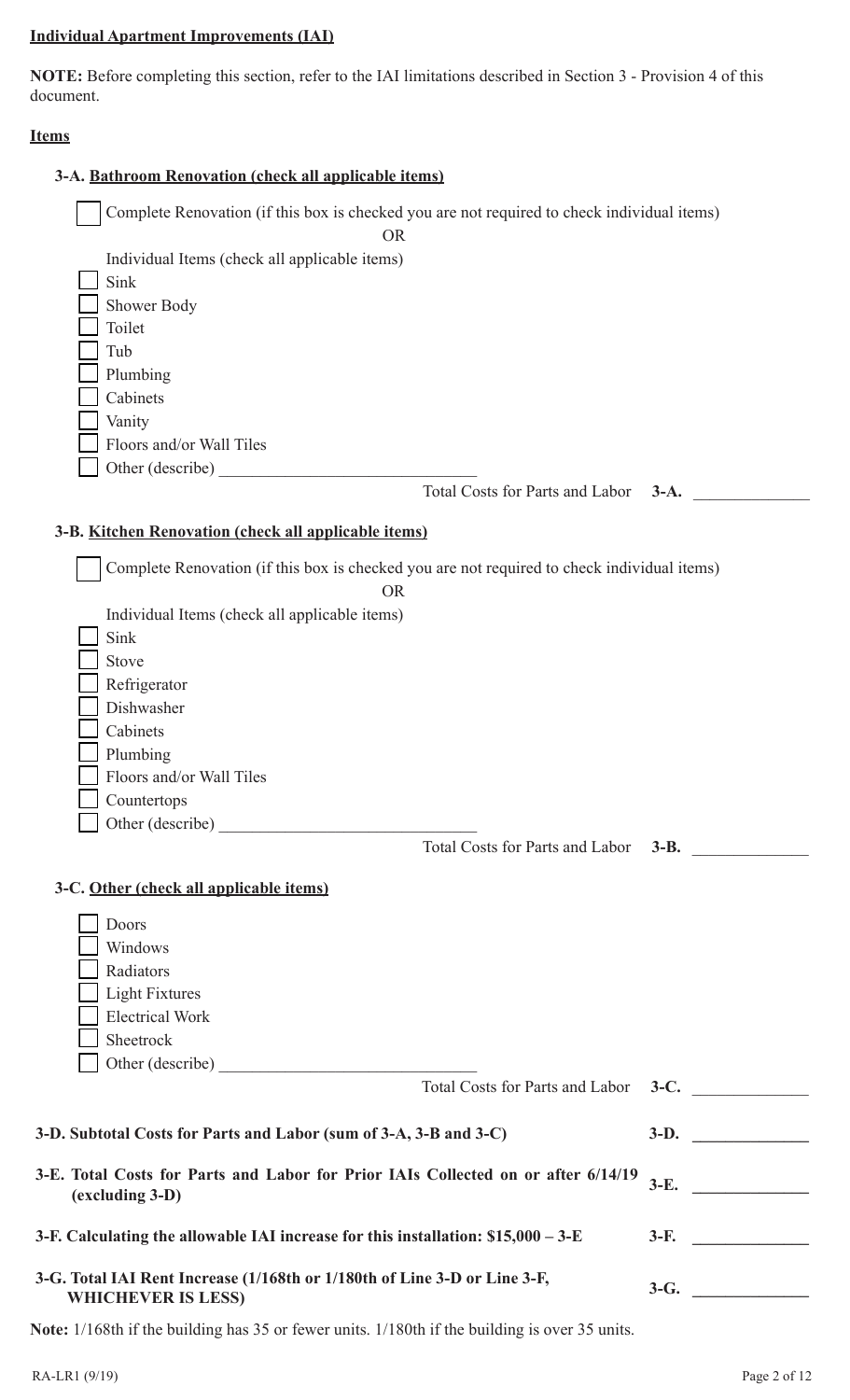| $($ enter 4 or 4A $)$                                                                                                     |
|---------------------------------------------------------------------------------------------------------------------------|
|                                                                                                                           |
|                                                                                                                           |
|                                                                                                                           |
|                                                                                                                           |
|                                                                                                                           |
| 4. New Legal Regulated Rent (sum of 1, 2 and 3-G)<br>6. Appliance Surcharges (Tenant-installed washer, dryer, dishwasher) |

\*If a "preferential rent" is being charged, please read Provision #17 of this Rider.

(B) This apartment was Rent Controlled at the time the last tenant moved out. This tenant is the first rent stabilized tenant and the rent agreed to and stated in the lease to which this Rider is attached is \$\_\_\_\_\_\_\_\_\_\_\_\_\_\_\_. The owner is entitled to charge a market rent to the first rent stabilized tenant. The first rent charged to the first rent stabilized tenant becomes the initial legal regulated rent for the apartment under the rent stabilization system. However, if the tenant has reason to believe that this rent exceeds a "fair market rent", the tenant may file a "Fair Market Rent Appeal" with DHCR. The owner is required to give the tenant notice, on DHCR Form RR-1, of the right to file such an appeal. The notice must be served by certified mail. A tenant only has 90 days, after such notice was mailed to the tenant by the owner by certified mail, to file an appeal. Otherwise, the rent set forth on the registration form becomes the initial legal regulated rent.

(C) The rent for this apartment is an Initial or Restructured Rent pursuant to a Government Program. (Specify Program  $\qquad \qquad$  )

 $(D)$  Other  $\qquad \qquad$   $\qquad$   $\qquad$   $\qquad$   $\qquad$   $\qquad$   $\qquad$   $\qquad$   $\qquad$   $\qquad$   $\qquad$   $\qquad$   $\qquad$   $\qquad$   $\qquad$   $\qquad$   $\qquad$   $\qquad$   $\qquad$   $\qquad$   $\qquad$   $\qquad$   $\qquad$   $\qquad$   $\qquad$   $\qquad$   $\qquad$   $\qquad$   $\qquad$   $\qquad$   $\qquad$   $\qquad$   $\qquad$   $\qquad$   $\q$ 

## **Section 2 – This section needs to be completed for vacancy and renewal leases**

Lease Rider for the housing accommodation:

(Print Housing Accommodation's Address and Apartment Number)

Lease Dated:

Lease Start Date: <br>
Lease End Date:

The tenant named in the lease hereby acknowledges the contemporaneous receipt of the above lease rider for the housing accommodation stated above.

Print Name of Tenant(s)

Signature(s) and Date

Subject to penalties provided by law, the owner of the housing accommodation hereby certifies that the above rider is hereby contemporaneously provided to the tenant with the signing of the lease and the information provided by the owner herein is true and accurate based on its records.

> $\mathcal{L}_\mathcal{L}$  , which is a set of the set of the set of the set of the set of the set of the set of the set of the set of the set of the set of the set of the set of the set of the set of the set of the set of the set of Print Name of Owner or Owner's Agent

> $\mathcal{L}_\mathcal{L}$  , which is a set of the set of the set of the set of the set of the set of the set of the set of the set of the set of the set of the set of the set of the set of the set of the set of the set of the set of Signature and Date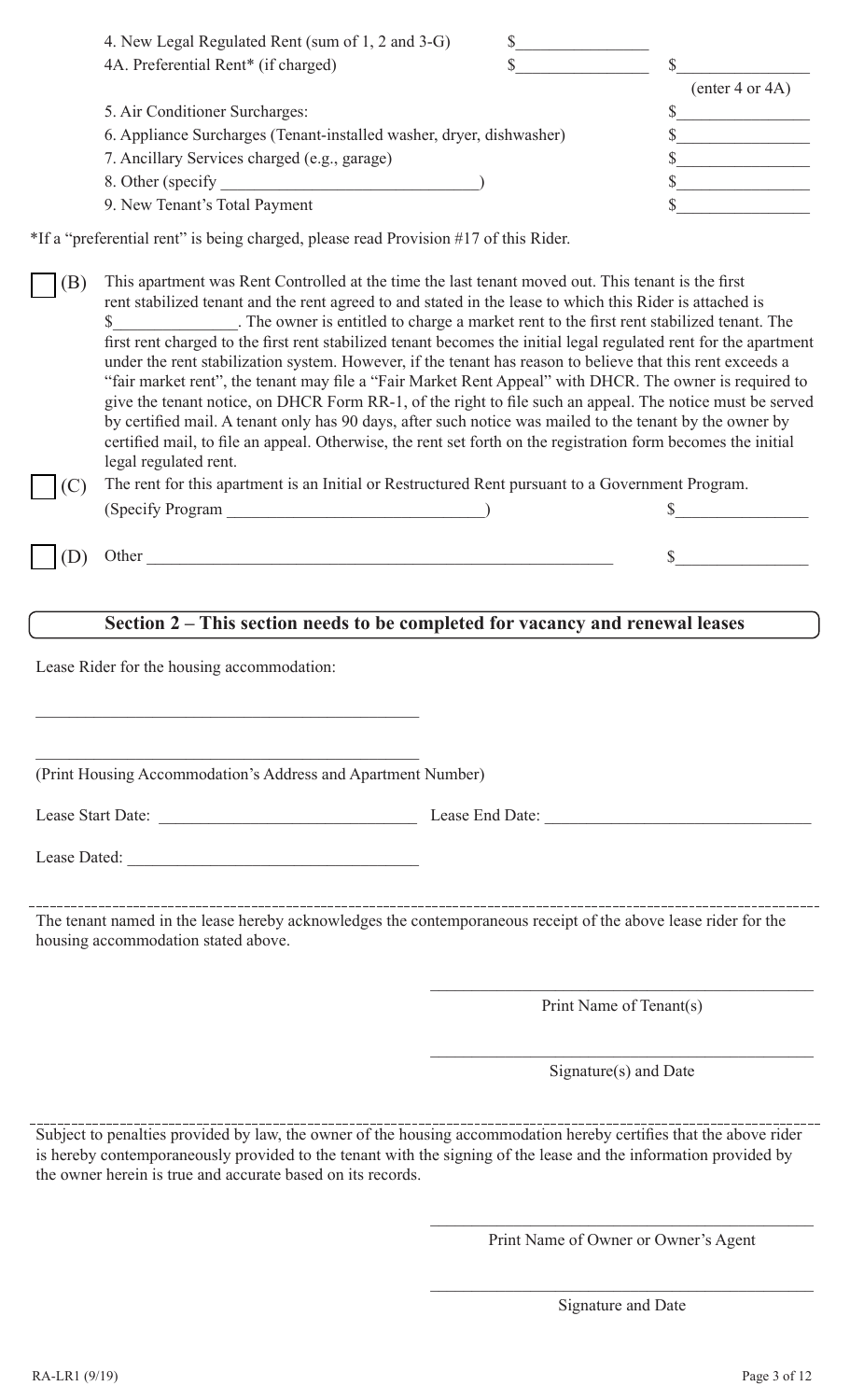### **INTRODUCTION:**

This Rider is issued by the New York State Division of Housing and Community Renewal ("DHCR"), pursuant to the Rent Stabilization Law ("RSL") and Rent Stabilization Code ("RSC"). It generally informs tenants and owners about their basic rights and responsibilities under the RSL.

This Rider does not contain every rule applicable to rent stabilized apartments. It is only informational and its provisions are not part of and do not modify the lease. However, it must be attached as an addendum to the lease. It does not otherwise replace or modify more exact or complete sections of the RSL, the RSC, any order of DHCR, or any order of the New York City Rent Guidelines Board that govern this tenancy. The owner must comply with all applicable state, federal and local fair housing laws and nondiscrimination requirements.

The Appendix lists organizations which can provide assistance to tenants and owners who have inquiries, complaints or requests relating to subjects covered in this Rider.

Tenants should keep a copy of this Rider and of any lease they sign and carefully review the summary of lawful rent increases described. Any tenant who believes that the rent they are being charged may be unlawful may consider requesting a rent history of their apartment from DHCR (www.hcr.ny.gov). After reviewing the rent history, the tenant can make an informed decision whether to file form RA-89 "Tenant's Complaint of Rent and/or Other Specific Overcharges in a Rent Stabilized Apartment."

### **1. RENEWAL LEASES**

The owner is entitled to increase the rent when a tenant renews a lease ("renewal lease"). Each year, effective October 1, the New York City Rent Guidelines Board sets the percentage of maximum permissible increase over the immediately preceding September 30th rent for leases which will begin during the year for which the guidelines order is in effect. The date a lease starts determines which guidelines order applies.

Guidelines orders provide increases for Renewal Leases. The renewing tenant has the choice of the length of the lease. Different percentages are set for rent increases for leases of one or two years. For additional information see DHCR Fact Sheet #26.

### **2. VACANCY LEASES**

The owner is entitled to increase the previous legal regulated rent when a new tenant enters into a lease for the first time and this is referred to as a vacancy lease. The tenant may choose between a one or two-year lease term. The allowable increase is set by the Rent Guidelines Board. However, no more than one guideline board increase may be added per guideline year. Lawful Major Capital Improvement and Individual Apartment Improvements may also be added to the rent.

### **3. SECURITY DEPOSITS**

An owner may collect a security deposit no greater than one month's rent. When the rent is increased, the owner may charge an additional amount to bring the security deposit up to the full amount of the increased rent to which the owner is entitled. If a preferential rent is being charged, the amount of the security deposit collected can be no higher than the preferential rent.

A security deposit must be deposited in an interest bearing trust account in a banking organization in New York State. The tenant has the option of applying the interest to the rent, leaving the interest in the bank or receiving the interest annually. For additional information see DHCR Fact Sheet #9.

### **4. OTHER RENT INCREASES**

In addition to guideline increases, the rent may be permanently increased based upon the following:

**(A) Individual Apartment Improvements (IAI)** – When an owner installs a new appliance or makes an improvement to an apartment the owner may be entitled to an IAI rent Increase. Tenant written consent for the improvement and rent increase is only required if the apartment is occupied by a tenant. It is not required for a vacant apartment.

In buildings with 35 units or less, the increase is limited to 1/168th of the cost of the improvement. In buildings with more than 35 units, the increase is limited to 1/180th of the cost of the improvement.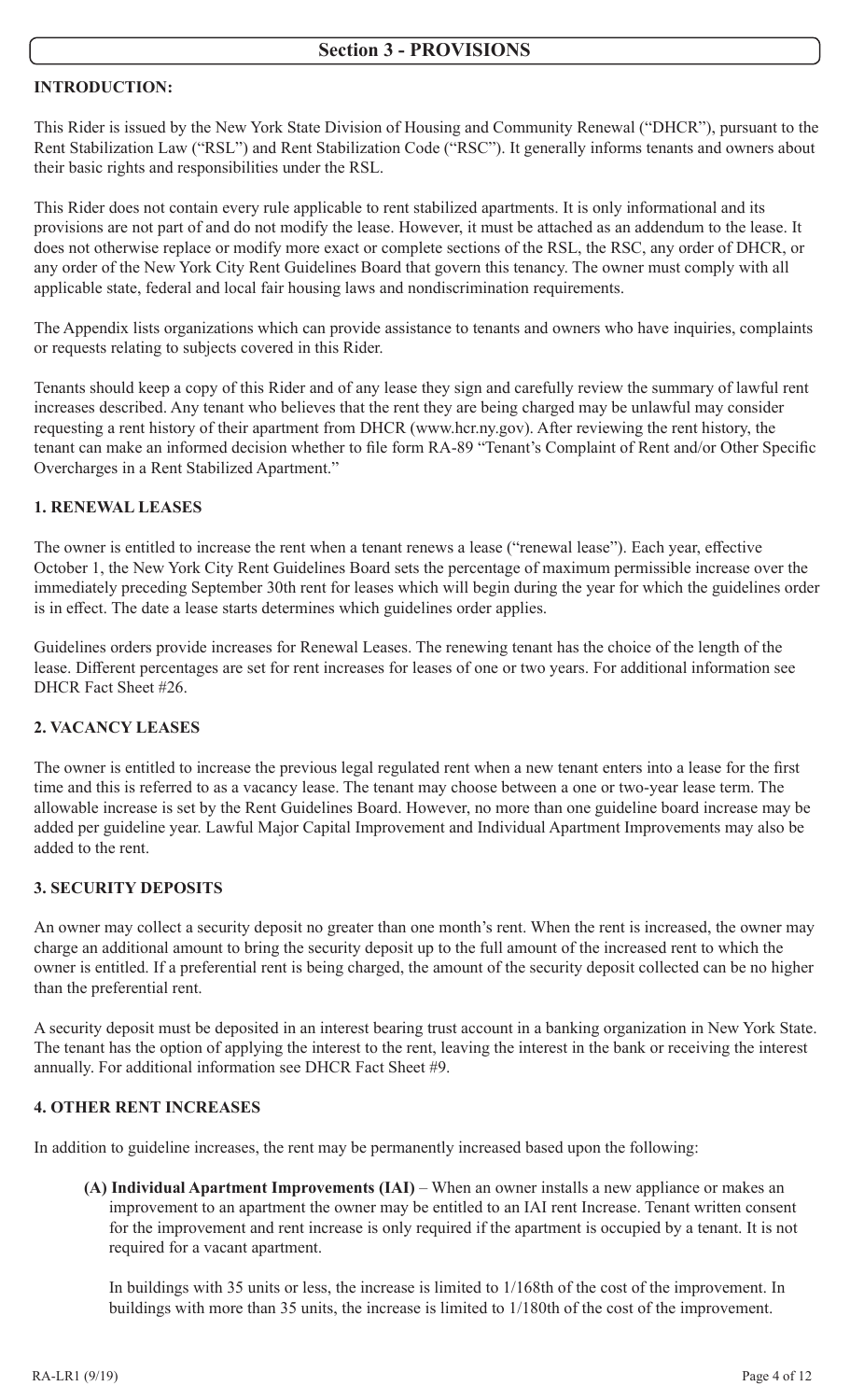No more than three IAI increases can be collected in a 15-year period and the total cost of the improvements eligible for a rent increase calculation cannot exceed \$15,000. Work must be done by a licensed contractor and there is a prohibition on common ownership between the contractor and the owner. The apartment must be free and clear of any outstanding hazardous and immediately hazardous violations. The written consent provided by the tenant in occupancy must be on a DHCR form. A translated version in the top 6 languages spoken other than English will be made available for review on the DHCR website. Owners are required to maintain supporting documentation and photographs for all IAI installations, which commencing June 14, 2020 will be submitted to and stored by DHCR in an electronic format. The IAI rent increase is temporary, as it must be removed from the rent in 30 years and the legal rent must be adjusted at that time for guideline increases that were previously compounded on a rent that included the IAI.

The DHCR Lease Rider offered to vacancy lease tenants contain notification to the tenant of the right to request from the owner by certified mail Individual Apartment Improvements (IAI's) supporting documentation at the time the lease is offered or within 60 days of the execution of the lease. The owner shall provide such documentation within 30 days of that request in person or by certified mail. A tenant who is not provided with that documentation upon demand may file form RA-90 "Tenant's Complaint of Owner's Failure to Renew Lease and/or Failure to Furnish a copy of a Signed Lease" to receive a DHCR Order that directs the furnishing of the IAI supporting documentation. (Refer to Rider Section 1, Individual Apartment Improvements.)

IAI rent increases cannot be collected if a DHCR order reducing rent for decreased services is in effect and has an earlier effective date. It can be collected prospectively on the effective date of a DHCR order restoring the rent.

**(B) Major Capital Improvements (MCI)** – An owner is permitted a rental increase for building-wide major capital improvements, such as the replacement of a boiler or new plumbing. Major Capital Improvement rent increases are prohibited in buildings that contain 35% or fewer rent regulated apartments. The owner must file an application with DHCR and all supporting documentation is audited.

DHCR may issue an order denying the increase or granting it in part or in whole and serve the order on the owner and all tenants in the building. The rent increase approved in the DHCR order is collectible prospectively, on the first day of the first month 60 days after issuance. There are no retroactive rent increases. The collection of the increase is limited to a 2% cap/yearly phase-in. The 2% cap also applies to MCI rent increases not yet collected that were approved on or after June 14, 2012. Upon vacancy, the remaining balance of the increase can be added to the legal rent. In buildings with 35 or fewer units, the cost is amortized over a 12-year period. In buildings with more than 35 units, the cost is amortized over 12 ½ years. The building must be free and clear of any outstanding hazardous and immediately hazardous violations. The MCI rent increase is temporary and it must be removed from the rent in 30 years and the legal rent must be adjusted at that time for guideline increases that were previously compounded on a rent that included the MCI rent increase.

Vacancy lease tenants are to be notified in their lease about pending MCI applications.

- **(C) Hardship** An owner may apply to increase the rents of all rent stabilized apartments based on hardship when:
	- 1. the rents are not sufficient to enable the owner to maintain approximately the same average annual net income for a current three-year period as compared with the annual net income which prevailed on the average over the period 1968 through 1970, or for the first three years of operation if the building was completed since 1968, or for the first three years the owner owned the building if the owner cannot obtain records for the years 1968-1970; or
	- 2. where the annual gross rental income does not exceed the annual operating expenses by a sum equal to at least 5% of such gross income.

If an application for a rent increase based on a major capital improvement or hardship is granted, the owner may charge the increase during the term of an existing lease only if the lease contains a clause specifically authorizing the owner to do so.

### **5. RENT REGISTRATION**

#### (A) **Initial**

An owner must register an apartment's rent and services with DHCR when the building first becomes subject to the RSL and in adherence to any related regulatory agreements and/or tax benefit programs.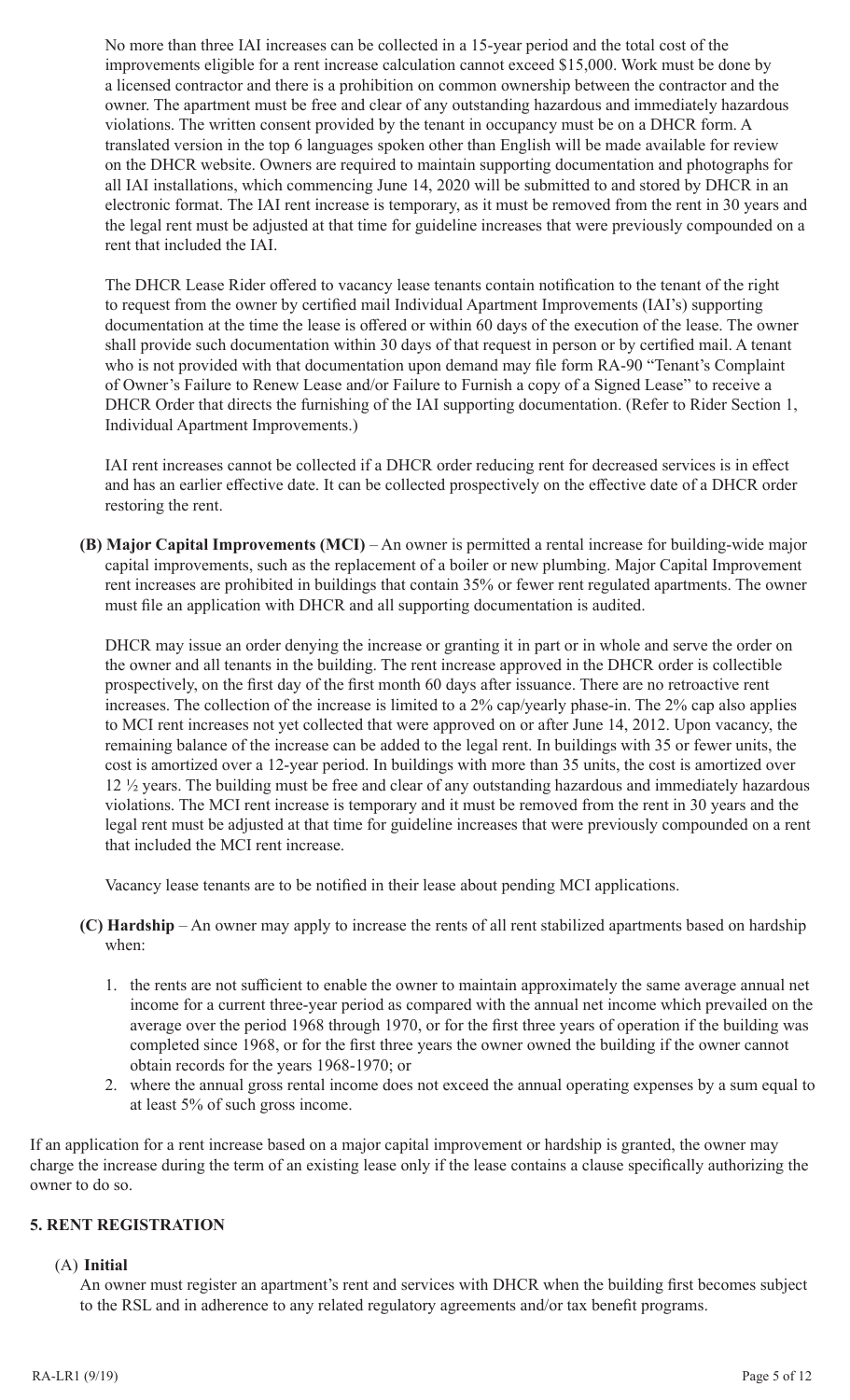## (B) **Annual**

The annual registration must be filed with DHCR no earlier than April 1st of each year. At the time of such filing, the owner must provide each tenant with the tenant's copy.

# (C) **Penalties**

Failure to register may result in such penalties, rent reductions, and other remedies as permitted by law.

### **6. RENEWAL LEASES**

A tenant has a right to a renewal lease, with certain exceptions (see Provision 10 of this Rider, "When An Owner May Refuse To Renew A Lease").

At least 90 days and not more than 150 days before the expiration of a lease, the owner is required to notify the tenant in writing that the lease will soon expire. That notice must also offer the tenant the choice of a one or twoyear lease at the permissible guidelines increase. After receiving the notice, the tenant always has 60 days to accept the owner's offer, whether or not the offer is made within the above time period, or even beyond the expiration of the lease term.

Any renewal lease, except for the amount of rent and duration of its term, is required to be on the same terms and conditions as the expired lease, and a fully executed copy of the same must be provided to the tenant within 30 days from the owner's receipt of the renewal lease or renewal form signed by the tenant. If the owner does not return a copy of such fully executed Renewal Lease Form to the tenant within 30 days of receiving the signed renewal lease from the tenant, the tenant is responsible for payment of the new lease rent and may file a "Tenant's Complaint of Owner's Failure to Renew Lease and/or Failure to Furnish a Copy of a Signed Lease" (DHCR Form RA-90). DHCR shall order the owner to furnish the copy of the renewal lease or form. If the owner does not comply within 20 days of such order, the owner shall not be entitled to collect a rent guideline increase until the lease or form is provided.

It is illegal for an owner to require a rent stabilized tenant to provide immigration status information or a Social Security number as a condition to renewing the lease. (For additional information on the rights of foreign-born tenants see DHCR Fact Sheet #45.)

If a tenant wishes to remain in occupancy beyond the expiration of the lease, the tenant may not refuse to sign a proper renewal lease. If the tenant does refuse to sign a proper renewal lease, he or she may be subject to an eviction proceeding.

An owner may add to a renewal lease the following clauses even if such clauses were not included in the tenant's prior lease:

- (A) the rent may be adjusted by the owner on the basis of Rent Guidelines Board or DHCR Orders;
- (B) if the owner or the lease grants permission to sublet or assign, the owner may charge a sublet allowance for a sub-tenant or assignee, provided the prime lease is a renewal lease. However, this sublet allowance may be charged even if such clause is not added to the renewal lease. (Subletting is discussed in Provision 9 of this Rider);
- (C) (1) if the building in which the apartment is located is receiving 421-a (1-15) tax benefits, a clause may be added providing for an annual or other periodic rent increase over the initial rent at an average rate of not more than 2.2 % of the amount of such initial rent per annum not to exceed nine 2.2 percent increases. Such charge shall not become part of the legal regulated rent; however, the cumulative 2.2 percent increases charged prior to the termination of tax benefits may continue to be collected as a separate charge;

(2) provisions for rent increases if authorized under Section 423 of the Real Property Tax Law: a clause may be added to provide for an annual or other periodic rent increase over the legal regulated rent if authorized by Section 423 of the Real Property Tax Law.

#### **7. RENEWAL LEASE SUCCESSION RIGHTS**

In the event that the tenant has permanently vacated the apartment at the time of the renewal lease offer, family members who have lived with the tenant in the apartment as a primary residence for at least two years immediately prior to such permanent vacating (one year for family members who are senior citizens and disabled persons), or from the inception of the tenancy or commencement of the relationship, if for less than such periods, are entitled to a renewal lease.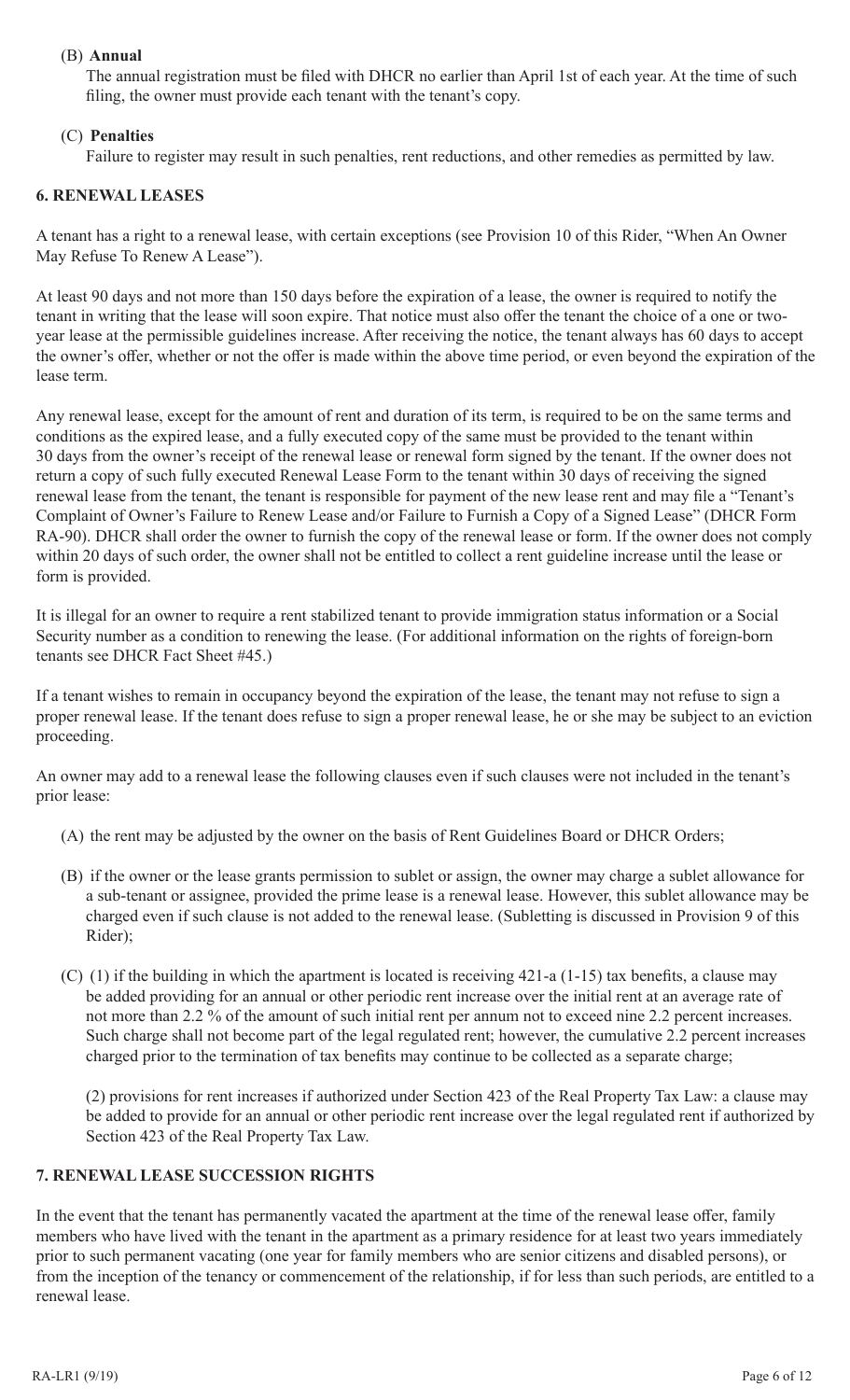"Family Member" includes the spouse, son, daughter, stepson, stepdaughter, father, mother, stepfather, stepmother, brother, sister, grandfather, grandmother, grandson, granddaughter, father-in-law, mother-in-law, son-in-law or daughter-in-law of the tenant.

"Family member" may also include any other person living with the tenant in the apartment as a primary residence who can prove emotional and financial commitment and interdependence between such person and the tenant. Examples of evidence which is considered in determining whether such emotional and financial commitment and interdependence existed are set forth in the Rent Stabilization Code. Renewal lease succession rights are also discussed in detail in DHCR Fact Sheet #30.

## **8. SERVICES**

Written notification to the owner or managing agent should be given but is **NOT** required, before filing a decrease in service complaint with DHCR. Owners who have not received prior written notification from the tenant will however, be given additional time to respond to a complaint filed with DHCR. Applications based on a lack of heat or hot water must be accompanied by a report from the appropriate city agency.

All emergency conditions do not require prior written notification. These include but are not limited to: vacate order (5 day notification), fire (5 day notification), no water apartment wide, no operable toilet, collapsed or collapsing ceiling or walls, collapsing floor, no heat/hot water apartment wide (violation required), broken or inoperative apartment front door lock, all elevators inoperable, no electricity apartment wide, window to fire escape (does not open), water leak (cascading water, soaking electrical fixtures), window-glass broken (not cracked), broken/unusable fire escapes, air conditioner broken (summer season). Complaints to DHCR on the appropriate DHCR form that cite any of these emergency conditions will be treated as first priority and will be processed as quickly as possible. **It is recommended that tenants use a separate DHCR form for any problematic conditions that are not on this emergency condition list.**

Certain conditions, examples of which are set forth in the Rent Stabilization Code, which have only a minimal impact on tenants, do not affect the use and enjoyment of the premises, and may exist despite regular maintenance of services. These conditions do not rise to the level of a failure to maintain required services. The passage of time during which a disputed service was not provided without complaint may be considered in determining whether a condition is de minimis. For this purpose, the passage of 4 years or more will be considered presumptive evidence that the condition is de minimis.

The amount of any rent reduction ordered by DHCR shall be reduced by any credit, abatement or offset in rent which the tenant has received pursuant to Sec. 235-b of the Real Property Law ("Warranty of Habitability") that relates to one or more conditions covered by the DHCR Order. For additional information see DHCR Fact Sheets #3, #14 and #37.

# **9. SUBLETTING AND ASSIGNMENT**

A tenant has the right to sublet his/her apartment, even if subletting is prohibited in the lease, provided that the tenant complies strictly with the provisions of Real Property Law Section 226-b. Tenants who do not comply with these requirements may be subject to eviction proceedings. Compliance with Section 226-b is not determined by DHCR, but by a court of competent jurisdiction. If a tenant in occupancy under a renewal lease sublets his/her apartment, the owner may temporarily increase the rent by the current rent guidelines board adjustment, regardless of whether the owner has increased the rent by the guidelines board amount within the prior twelve months. This charge may be passed on to the sub-tenant. However, upon termination of the sublease, the Legal Regulated Rent shall revert to the Legal Regulated Rent without such temporary increase. The rent increase is the allowance provided by the NYC Rent Guidelines Board available when the tenant's lease commenced, and it takes effect when the subletting takes place.

A tenant who sublets his/her apartment is entitled to charge the sub-tenant the rent permitted under the Rent Stabilization Law, and may charge a 10% surcharge payable to the tenant only if the apartment sublet is fully furnished with the tenant's furniture. Where the tenant charges the sub-tenant any additional rent above such surcharge and sublet allowance, if applicable, the tenant shall be required to pay to the sub-tenant a penalty of three times the rent overcharge, and may also be required to pay interest and attorney's fees. The tenant may also be subject to an eviction proceeding.

#### **Assignment of Leases**

In an assignment, a tenant transfers the entire remainder of his or her lease to another person (the assignee), and gives up all of his/her rights to reoccupy the apartment.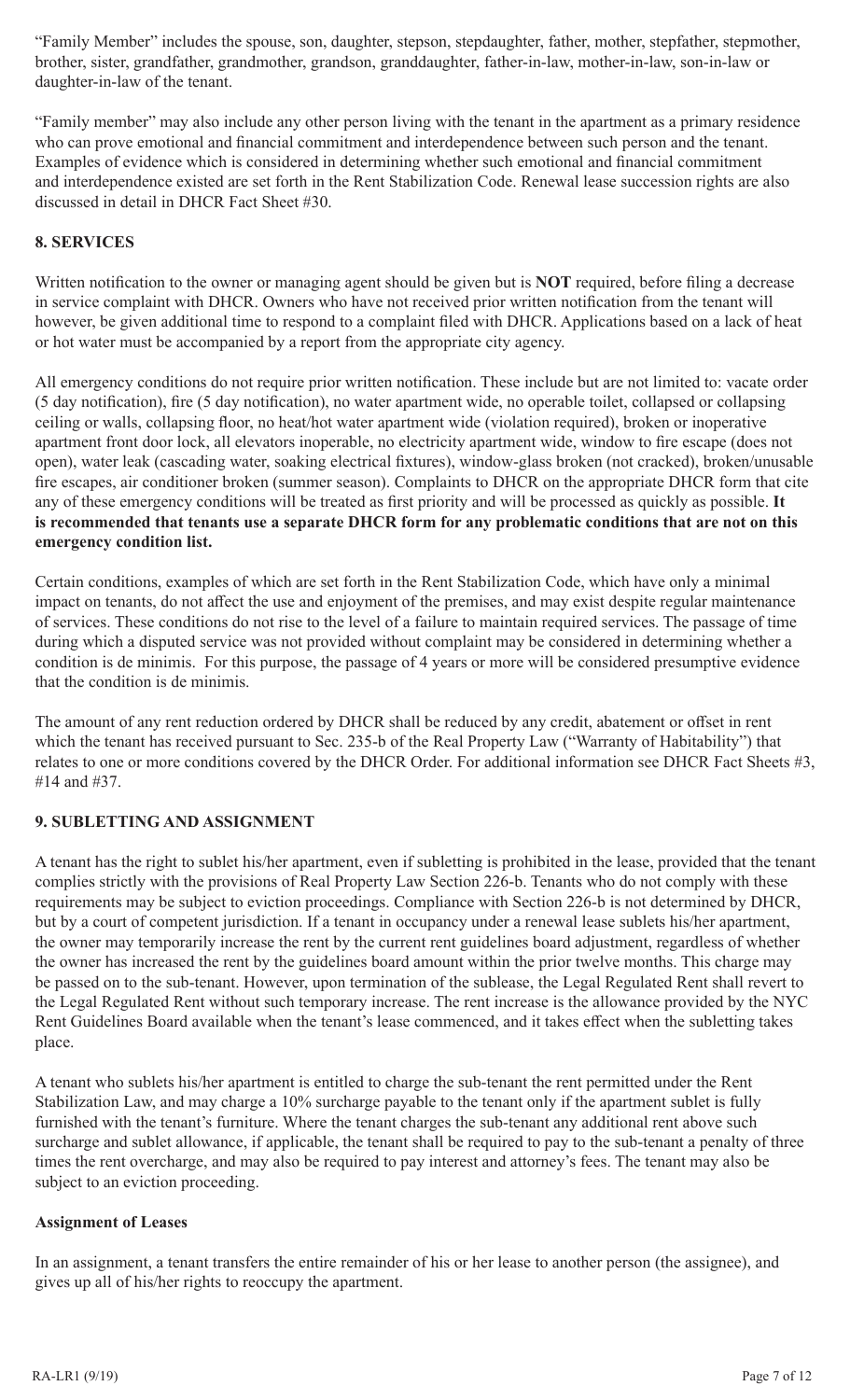Pursuant to the provisions of Real Property Law Section 226-b, a tenant may not assign his/her lease without the written consent of the owner, unless the lease expressly provides otherwise. If the owner consents to the assignment of the lease, the owner may increase the rent as if the assignee was entering into a new lease following permanent vacancy. Such increase shall remain part of the Legal Regulated Rent for any subsequent renewal lease.

An owner is not required to have reasonable grounds to refuse to consent to the assignment. However, if the owner unreasonably refuses consent, the owner must release the tenant from the remainder of the lease, if the tenant, upon 30 days' notice to the owner, requests to be released.

If the owner refuses to consent to an assignment and does have reasonable grounds for withholding consent, the tenant cannot assign and the owner is not required to release the tenant from the lease. For additional information see, DHCR Fact Sheet #7.

### **10. WHEN AN OWNER MAY REFUSE TO RENEW A LEASE**

As long as a tenant pays the lawful rent to which the owner is entitled, the tenant, except for the specific grounds stated in the Rent Stabilization Law and Rent Stabilization Code, is entitled to remain in the apartment. An owner may not harass a tenant by engaging in an intentional course of conduct intended to make the tenant move from his/ her apartment.

Below are listed some but not all grounds for eviction:

**Without DHCR consent**, the owner may refuse to renew a lease and bring an eviction action in Civil Court at the expiration of the lease on any of the following grounds:

- (A)the tenant refuses to sign a proper renewal lease offered by the owner;
- (B) the owner, because of immediate and compelling necessity, seeks to recover the apartment in good faith for personal use and occupancy as a primary residence or for the personal use and occupancy as a primary residence of members of the owner's immediate family; Note that the owner is only permitted to do this for one apartment in a building subject to regulation.
- (C) the tenant does not occupy the apartment as his or her primary residence. The owner must notify the tenant in writing at least 90 and not more than 150 days prior to the expiration of the lease term of the owner's intention not to renew the lease.

**With DHCR consent**, the owner may refuse to renew a lease upon any of the following grounds:

- (A)the owner seeks in good faith to recover possession of the apartment for the purpose of demolishing the building and constructing a new building; or
- (B) the owner requires the apartment or the land for the owner's own use in connection with a business which the owner owns and operates.

A tenant will be served with a copy of the owner's application and has a right to object. If the owner's application is granted, the owner may bring an eviction action in Civil Court.

#### **11. EVICTION WHILE THE LEASE IS IN EFFECT**

The owner may bring an action in Civil Court to evict a tenant during the term of the lease for the grounds stated in the Rent Stabilization Law and Rent Stabilization Code.

Below are listed some but not all grounds for eviction:

- (A)does not pay rent;
- (B) is violating a substantial obligation of the tenancy;
- (C) is committing or permitting a nuisance;
- (D)is illegally using or occupying the apartment;
- (E) has unreasonably refused the owner access to the apartment for the purpose of making necessary repairs or improvements required by law or authorized by DHCR, or for the purpose of inspection or showing. The tenant must be given at least 5 days' notice of any such inspection or showing, to be arranged at the mutual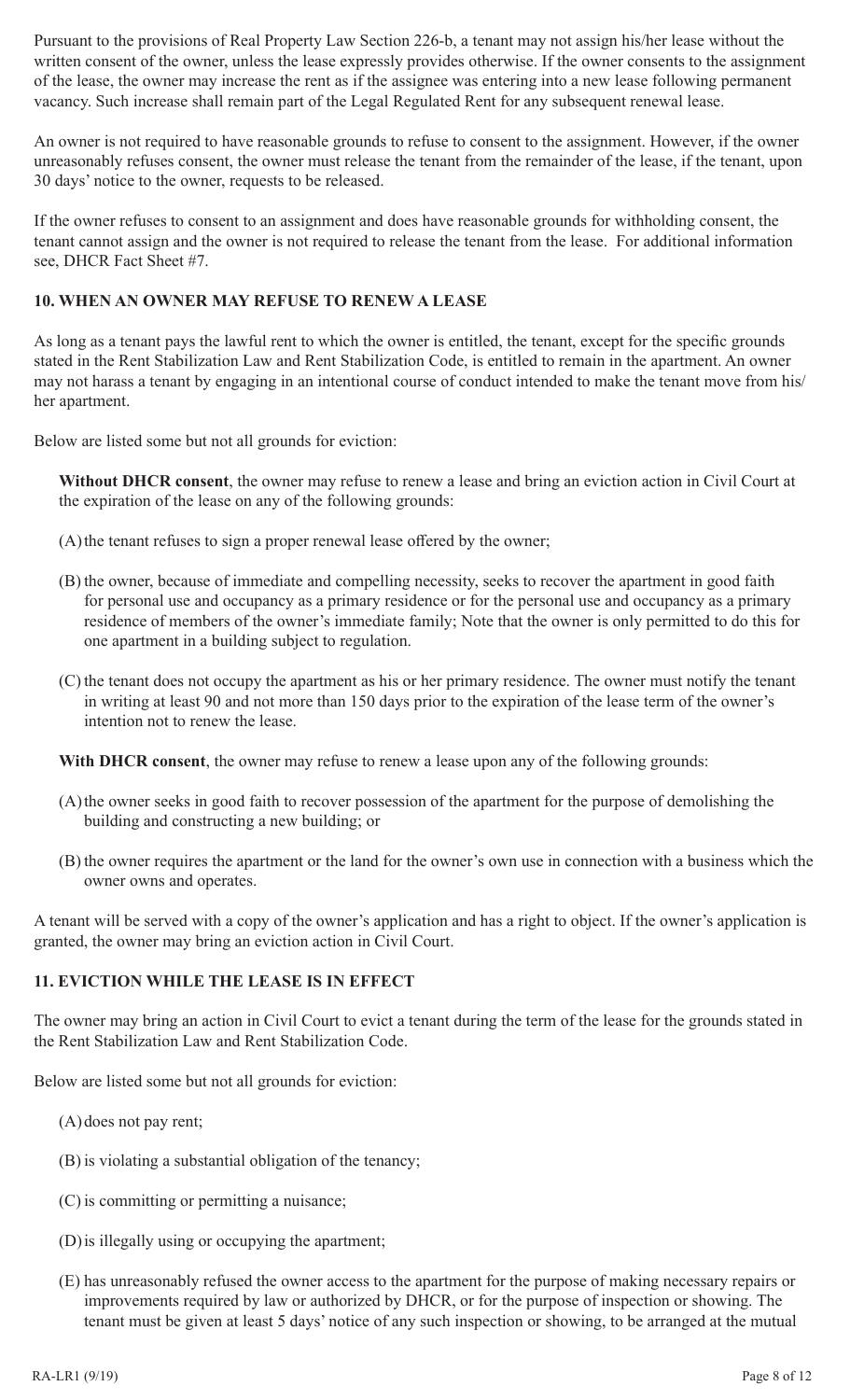convenience of the tenant and owner, so to enable the tenant to be present at the inspection or showing. A tenant cannot be required to permit access for inspection or showing if such requirement would be contrary to the lease.

Tenants are cautioned that causing violations of health, safety, or sanitation standards of housing maintenance laws, or permitting such violations by a member of the family or of the household or by a guest, may be the basis for a court action by the owner.

## **12. COOPERATIVE AND CONDOMINIUM CONVERSION**

Tenants who do not purchase their apartments under a Non-Eviction Conversion Plan continue to be protected by Rent Stabilization. Conversions are regulated by the New York State Attorney General. Any cooperative or condominium conversion plan accepted for filing by the New York State Attorney General's Office will include specific information about tenant rights and protections. An informational booklet about the general subject of conversion is available from the New York State Attorney General's Office.

### **13. SENIOR CITIZENS AND DISABILITY RENT INCREASE EXEMPTION PROGRAM**

Tenants or their spouses who are 62 years of age, or older, or are persons with a disability, and whose household income level does not exceed the established income level may qualify for an exemption from guideline rent increases, hardship rent increases, major capital improvement rent increases and rent reductions for DHCR approved electrical sub-metering conversions. This exemption will only be for a portion of the increase which causes the tenant's rent to exceed one-third of the "net" household income, and is not available for increases based on new services or equipment within the apartment. Questions concerning the Senior Citizen Rent Increase Exemption (SCRIE) program and the Disability Rent Increase Exemption (DRIE) program can be addressed to the New York City Department of Finance.

When a senior citizen or person with a disability is granted a rent increase exemption, the owner may obtain a real estate tax credit from New York City equal to the amount of the tenant's exemption. Notwithstanding any of the above, a senior citizen or person with a disability who receives a rent increase exemption is still required to pay a full month's rent as a security deposit. For additional information see DHCR Fact Sheet # 20 and # 21.

## **14. SPECIAL CASES AND EXCEPTIONS**

Some special rules relating to stabilized rents and required services may apply to newly constructed buildings subject to regulatory agreement and/or which receive tax abatement or exemption, and to buildings rehabilitated under certain New York City, New York State, federal financing, mortgage insurance programs, or project based vouchers. The supervising government agency that sets initial legal rents may also set preferential rents. The rules mentioned in this Rider do not necessarily apply to rent stabilized apartments located in hotels or permanent housing accommodations with government contracted services to vulnerable individuals or individuals with disabilities who are or were homeless or at risk of homelessness. A separate Hotel Rights Notice informing permanent hotel tenants and owners of their basic rights and responsibilities under the Rent Stabilization Law is available from DHCR.

### **15. AIR CONDITIONER SURCHARGES**

Owners are authorized to collect surcharges from rent stabilized tenants for the use of air conditioners. DHCR issues an annual update to an Operational Bulletin in which the lawful surcharges are established for the year. One surcharge amount is established for tenants in buildings where electricity is included in the rent. Another surcharge is established for tenants who pay for their own electricity. Such surcharges shall not become part of the legal regulated rent. (See Operational Bulletin 84-4 and Fact Sheet # 27).

### **16. SURCHARGES FOR TENANT INSTALLED WASHING MACHINES, DRYERS AND DISHWASHERS**

Unless a lease provides otherwise, owners are not required to allow tenants to install washing machines, dryers or dishwashers. Where a tenant requests permission from the owner to install such appliance or appliances, whether permanently installed or portable, and the owner consents, the owner may collect a surcharge or surcharges. DHCR issues periodic updates to an Operational Bulletin that sets forth surcharges for washing machines, dryers and dishwashers. One set of surcharges is established for tenants in buildings where electricity is included in the rent. Another set of surcharges is established for tenants who pay their own electricity. Such surcharges shall not become part of the rent. (See Operational Bulletin 2005-1).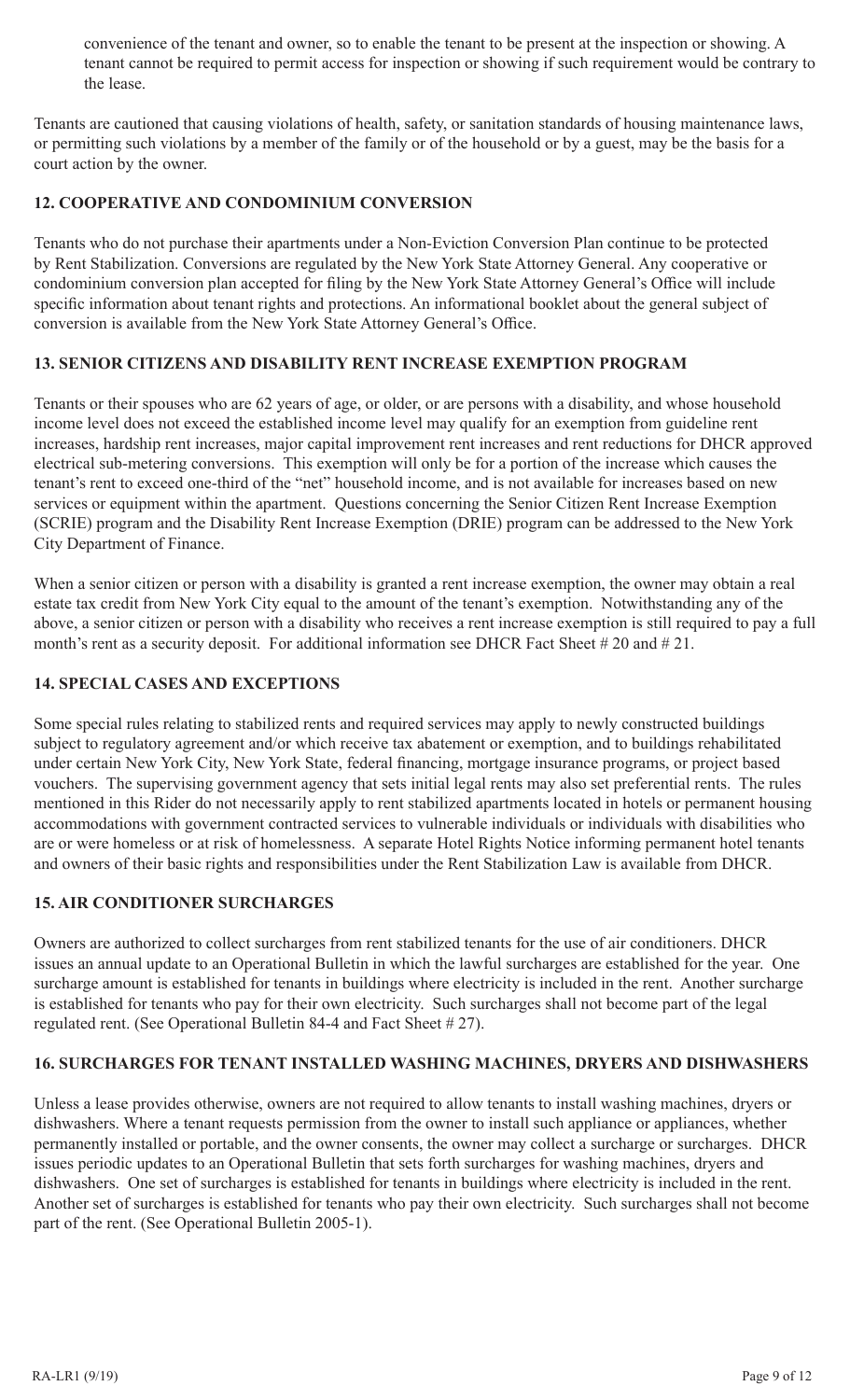### **17. PREFERENTIAL RENT**

A preferential rent is a rent which an owner agrees to charge that is lower than the legal regulated rent that the owner could lawfully collect. The legal regulated rent is required to be written into the vacancy lease and all subsequent renewal leases in order to be preserved. The HSTPA effective June 14, 2019 while continuing to allow for both preferential and legal rents to be raised at the time of a lease renewal additionally requires that any preferential rent already being collected must continue to be offered at the time of a lease renewal. The rent increase to be collected at a lease renewal on the preferential rent must be set by applying the applicable guideline increase to the preferential rent. The legal rent cannot be collected until a vacancy occurs and can be offered to the next new vacancy lease tenant, provided that both the legal rent and the preferential rent are listed in the initial lease offering the preferential rent and every subsequent lease offering the preferential rent until the vacancy. Exceptions to these requirements may apply to preferential rents established by regulatory agreements.

### **18. LANGUAGE ACCESS**

Copies of the Rider are available for informational purposes only, in languages required by DHCR's Language Access Plan and can be viewed at www.hcr.ny.gov. However, the Rider is required to be offered and executed in English only, at the issuance of a vacancy lease or renewal lease. The DHCR RTP-8 Renewal Lease Form is also required to be offered and executed in English only.

Copias de la Cláusula están disponibles con fines informativos en los idiomas requeridos por el Plan de Acceso Lingüístico de la DHCR y se pueden ver en www.hcr.ny.gov. Sin embargo, se requiere que la Cláusula se ofrezca y ejecute en inglés solamente, en la emisión de un contrato de arrendamiento por desocupación o contrato de renovación de arrendamiento. El Formulario del Contrato de Renovación de Arrendamiento RTP-8 de la DHCR también se debe ofrecer y ejecutar en inglés solamente.

Kopi Dokiman Siplemantè a disponib pou bay enfòmasyon sèlman, nan lang ki obligatwa dapre Plan Aksè nan Lang DHCR epi ou kapab wè yo sou sitwèb www.hcr.ny.gov. Men, yo fèt pou bay ak egzekite Dokiman Siplemantè a nan lang Anglè sèlman, lè y ap bay yon nouvo kontra lwaye oswa yon renouvèlman kontra lwaye. Pwopriyetè kayla gen obligasyon tou pou bay ak egzekite Fòm Renouvèlman Kontra Lwaye DHCR RTP-8 nan lang Anglè sèlman.

Copie della postilla sono disponibili per finalità esclusivamente informative nelle lingue previste dal Piano di assistenza linguistica (Language Access Plan) del DHCR e sono consultabili sul sito www.hcr.ny.gov. La postilla, tuttavia, va presentata e resa esecutiva solo in lingua inglese, alla stipula di un contratto di locazione di immobile libero o di rinnovo. Anche il modulo del contratto di rinnovo RTP-8 del DHCR va presentato e perfezionato solo in lingua inglese.

Копии данного Приложения доступны исключительно в информационных целях на языках, предусмотренных Программой языкового доступа (Language Access Plan) Жилищно-коммунальной администрации на сайте www.hcr.ny.gov. Однако настоящее Приложение должно быть предложено и подписано исключительно на английском языке при подписании вновь заключенного договора аренды или договора о продлении срока аренды. Форма продления срока аренды RTP-8 Жилищно-коммунальной администрации также должна быть предложена и подписана исключительно на английском языке.

附加條款副本僅供參考,其語言格式以 DHCR 「語言服務計畫」之規定為準,且可於 www.hcr.ny.gov 查看。不過,於交付空房租約或續期租約時,本附加條款之版本與履行效力仍以英文版為主。房東亦須提 供英文版的「DHCR RTP-8 續期租約表」,且履行效力同樣以英文版為主。

본 특약서의 사본은 DHCR의 언어 액세스 계획(Language Access Plan)에서 요구하는 언어로 <u>정보</u> <u>제공의 목적으로만</u> 제공되며, www.hcr.ny.gov 에서 볼 수 있습니다. 하지만 본 특약서는 공실 임대 계약서 또는 갱신 임대 계약서 발행 시에 는 영어로만 제공 및 작성해야 합니다. DHCR RTP-8 갱신 임대 계약서(Renewal Lease Form)도 영어로만 제공 및 작성해야 합니다.

ক্রোড়পত্রের কপি শুধুমাত্র তথ্যমূলক উদ্দেশ্যের জন্য, DHCR-এর ভাষা প্রবেশাধিকার পরিকল্পনায় প্রজনীয় ভাষাগুলোতে উপলব্ধ এবং www.hcr.ny.gov-এ দেখতে পাওয়া যেতে পারে। তবে, ক্রোড়পত্রটি একটি খালি জায়গা বা পুনর্নবীকরণ লিজ জারি করায়, শুধুমাত্র ইংরেজিতে প্রস্তাবিত ও সম্পন্ন করা প্রয়োজন। DHCR RTP-8 পুনর্নবীকরণ লিজ ফর্মও শুধুমাত্র ইংরেজিতে প্রস্তাবিত ও সম্পন্ন করা প্রয়োজন।

קאפיעס פונעם ריידער זענען אוועילעבל בלויז פאר אינפארמאציע צוועקן, אין שפראכן פארלאנגט דורך DHCR'ס שפראך צוטריט פלאן און קענען געזען ווערן אויף gov.ny.hcr.www. אבער, דער ריידער איז פארלאנגט צו ווערן צוגעשטעלט און אויסגעפירט נאר אין ענגליש, ביים ארויסגעבן א וועיקענסי ליעס אדער באנייאונג ליעס. דער DHCR -8RTP באנייאונג ליעס בויגן איז אויך פארלאנגט צו ווערן צוגעשטעלט און אויסגעפירט נאר אין ענגליש.

Kopie Aneksu są dostępne wyłącznie w celach informacyjnych, w językach wymaganych przez Plan Dostępu Językowego DHCR (DHCR's Language Access Plan) i można się z nimi zapoznać na stronie www.hcr.ny.gov. Wymaga się jednak, aby Aneks był oferowany i zawierany wyłącznie w języku angielskim, przy zawieraniu umowy najmu na czas nieokreślony lub przedłużaniu umowy najmu. Wymaga się, aby Formularz przedłużenia umowy najmu DHCR RTP-8 był również oferowany i zawierany wyłącznie w języku angielskim.

تتوفر نسخ من الملحق <u>لأغراض تقديم المعلومات فقط</u>، باللغات التي تتطلبها خطة الإتاحة اللغوية لشعبة الإسكان وتجديد المجتمع (DHCR)<br>ومن الممكن عرضها من خلال الموقع www.hcr.ny.gov. ومع ذلك، يجب عرض الملحق واستكماله باللغة الإنج عقد تأجير الشقة الشاغرة أو عقد تجديد الإيجار . يطلب أيضًا تقديم واستكمال نموذج عقد تجديد الإيجار RTP-8 لشعبة الإسكان وتجديد<br>المجتمع (DHCR) باللغة الإنجليزية فقط .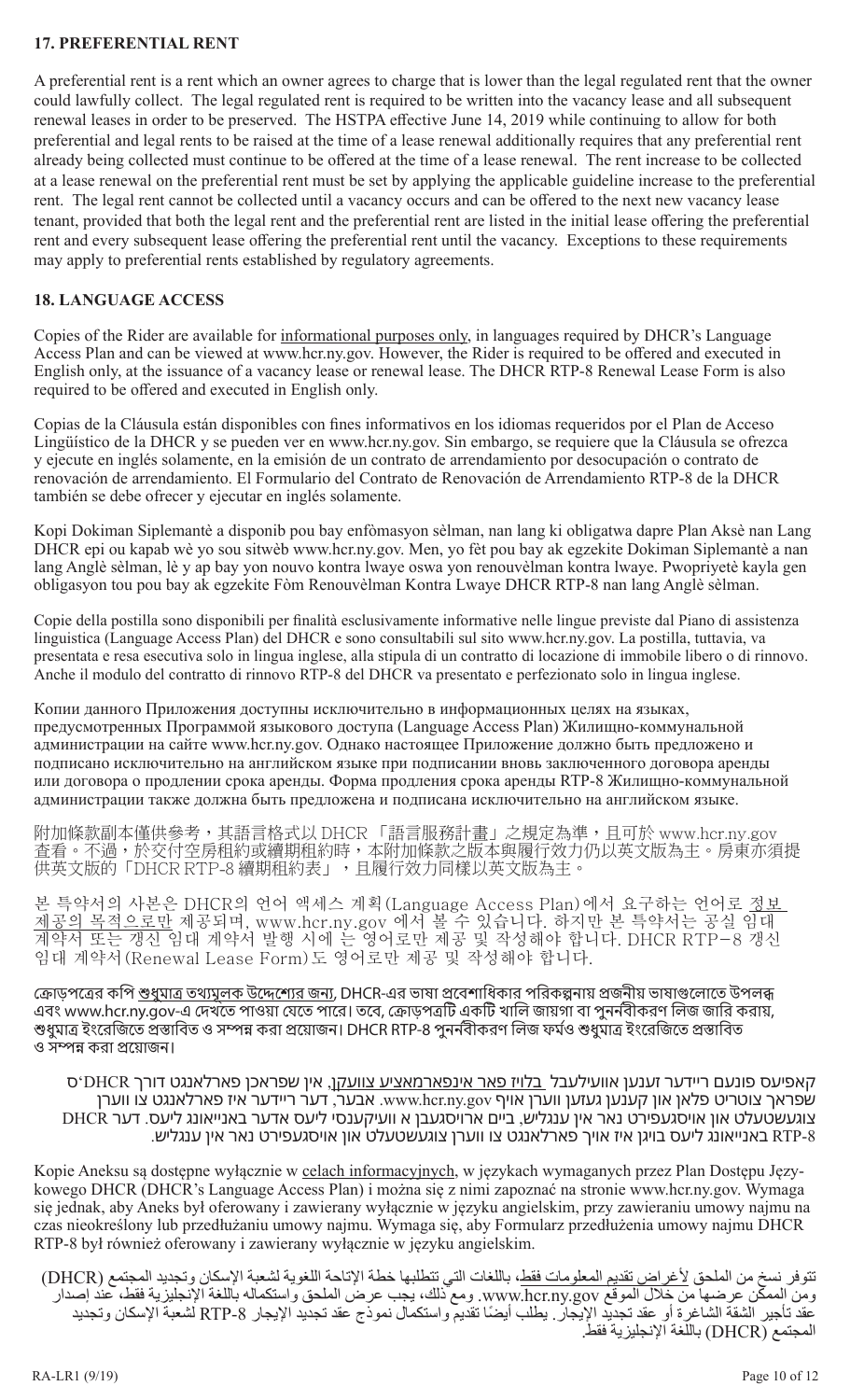### **19. FEES**

There are certain fees that owners may charge tenants separate and apart from the rent for the apartment. However, fees of any kind do not become part of the legal rent or preferential rent and cannot be added to it for the purpose of calculating lease renewal increases.

#### Lawful fees:

Late fees where a clause in the initial vacancy lease allows for them to be charged by a certain specific date and the late fees are no more than the lesser of \$50 or 5% of the monthly rent currently being charged and collected. Preferential rents, which may also be referred to as "on-time rent," that are conditioned on prompt payment of rent or terminate upon late payment of rent are not allowed.

Legal fees can only be collected if ordered by a judge in court.

Reasonable fees for a background check when applying to be a tenant which cannot exceed \$20 per tenant subject to the background check.

Fees for window guards (\$10 per guard) are detailed in DHCR Fact Sheet # 25.

Fees for smoke alarms, carbon monoxide detectors and natural gas detectors are established by the local municipality.

Actual Fees/charges incurred for insufficient funds for a tenant's rent check that did not clear (bounced checks), if this was provided for in the initial lease.

Fees imposed by the NYC agency (Ex-HPD, HDC) that has oversight authority pursuant to a regulatory agreement.

Fees for Air Conditioners and Tenant-installed Washing Machines, Dryers and Dishwashers are detailed in DHCR's Operational Bulletin 84-4 and DHCR Operational Bulletin 2005-1.

Fees for Sub-Metering or other utility services. Fees for Sub-Metering are detailed in DHCR Operational Bulletin 2014-1.

#### Unlawful Fees:

Fees for background checks on rent stabilized tenants in occupancy.

Fees cannot be charged to the tenant for a background check on a prospective roommate or additional family member.

Pet security deposit or fees proposed for a service animal or that are in violation of fair housing law.

Fees for owner installed air conditioner brackets are prohibited.

Fees including but not limited to damage fees, repair fees of any kind including those incurred for removal of municipal violations, painting fees, cleaning fees and other fees not established by or in excess of the amount allowed by the rent regulations or other municipal regulations are prohibited. Please note that the inappropriateness of imposing these fees through the lease may not necessarily prevent an owner from independently seeking other relief in court for objectionable conduct or damages.

The \$20 fee that must be paid by owners to the municipality for each stabilized apartment can not be passed along as a fee to the tenant.

Tenants who have been billed for fees and/or surcharges that they may believe are unlawful or untimely, have the right to file a complaint of rent overcharge on DHCR form RA-89 and/or pursue remedies in court.